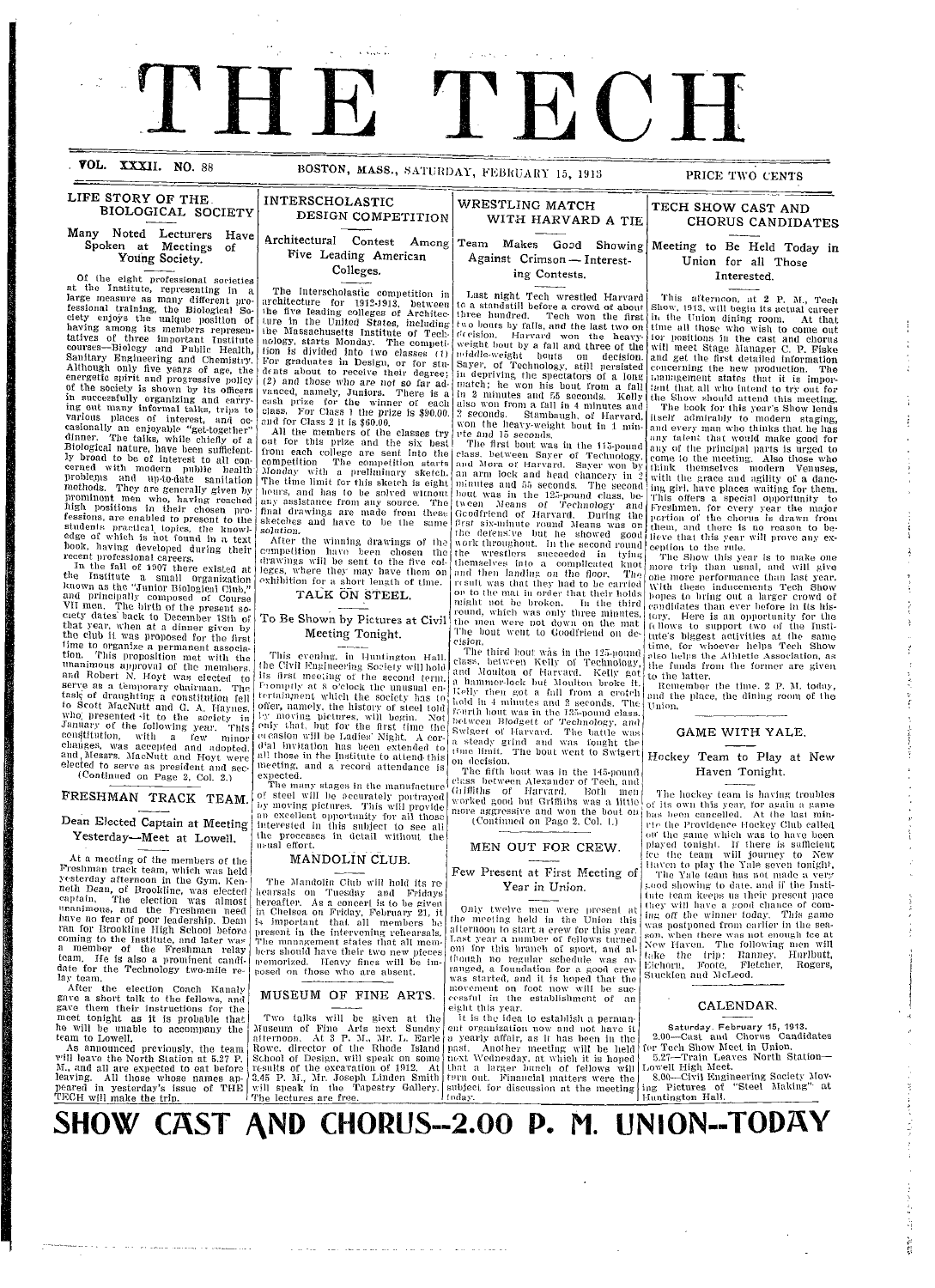THE TEOH, BOSTON, MASS., FEBRUARY 15, 1913

town.



Published daily, except Sunday, during the college year by students of the AMassa-chusettr. Institute of Technology. Entered as second-class matter, Sept. 15, 1911, **at the postoffice at Boston,** Mass.. un- **4er the act of Congfess of March 3, 1579.**

MANAGING BOARD.<br>**A. T.** Gibson, 1913 ............General Manager<br>**E. H. Taylor, 1914 ...........Editor-in-Chief**<br>G. R. Thayer, 1913 ......Business Manager

**NEWS** BOARD F. C. Foote ............ thletic Editor H. Rogers, 1915............Societies Editor **P. J.** Munn. 1915 ........ Exchange **Editor BUSINESS** BOARD. L C. Lamb, 1915 ............. Adv. Manager W. H. Fleming, 1914..Circulation Manager

S. J. Berkowitz, 15 .. T. W. Burkhart, 15<br>
E. A. Weaver, 1915.... I. B. McDaniel, 1915<br>
W. B. Rivers, 1915......H. P. Sabin, 1915<br>
R. E. DeMerritt, 1916......D. M. Test, 1916<br>
R. E. H. Ownsend, 1916.....W. Wyman, 1916<br>
H.

**EDITORIAL STAFF.**<br>H. W. Lamson, 1915.....J. K. Heller, 1916<br>H. E. Keyes, 1916......C. W. Loomis, 1916.

**BUSINESS** STAFF. FI. I. Knowles, 1915.H. E. Sclhabacker, 1916

**Office Hours of Managing Editor:** 8.40 to 9.00 A. M. daily. 1.30 to 2 P. M. Except Thursdays and Saturdays.<br>Office Hours of Business Manager:<br>Office Hours of Business Manager:<br>8.30 to 9.00 A. M. Daily.<br>5.30 to 6.00 P. M. Daily, Except Saturday.

**Office, 42 Trinity Place. Night Phone-Back Bay 5527. Phone-Back Bay 5527 or 2180.**

Subscriptions within the Boston Postal<br>District and outside of the United States<br>must be accompanied by postage at the<br>rate of one cent a copy.<br>Subscriptions, \$2.00 per year, in advance,<br>Single copies, 2 cents.

SATURDAY, FEBRUARY 14, 1913

### **IN** MEMORIAM.

Last Wednesday morning we heard<br>some one ask why the American flag was flying everywhere. Can it be pos-sible that there are any men among us who do not know what last Wednesday commemorated? Where is the knowledge of our own history and the much boasted patriotism of we Americans when we fail to remember the birthday of Abraham Lincoln, one of the greatest men America has ever produced or can ever hope to produce? Lincoln Day, Washington Day and Independence Day ought always to remain so fixed in our memory that they will never be forgotten. With-cut doubt, it is only the proximity of Lincoln Day to Washington Day that prevents the former from being recog-nized as a legal holiday in all States.

The Freshmen, especially, seem to be neglecting one of the finest opportuni-ties which has ever been offered at the Institute. We refer to the chance to study journalism under the instruction of the head of the English department of the Institute in connection with the work on THE TECH. Journalism is something which we all shall need in our later lives whlen we come to making out reports on various projects. Now here is an excellent opportunity for studying it going to waste for most men. The new English section is limited in membership to twenty men who are working on THE TECH, and<br>there are not enough Freshmen work-<br>ing on the paper at present to make<br>up this number. If you Freshman,<br>would like to take advantage of this most remarkable opportunity you only have to drop in at THE TECH and give your name. THE TECH will do the rest.

### WRESTLING MEET.

(Continued from Page 1, Col. 3.) decision. The sixth match showed good wrestling all the way through. It was in the 158-pound class, between Walters of Tech, and Brennan of Harvard. In the first round Brennan se- cured a flying mare and landed **Wal**ters on the floor some distance from the mat. The wrestlers were given (Continued on Page 3.)

FORMATION OF NEW INSTITUTE SOCIETY Men Interested in French Met

Yesterday to Establish Society.

Yesterday afternoon, at 4 o'clock,<br>twenty men interested in the study of<br>French, met in 29 Lowell and established a French Club. Professor Langley presided as temporary chairman, and gave a few suggestions concerning the activity of the club.

A committee of five was appointed by Professor Langley to make out a slate of officers for election, and the election was held immediately. The following officers were elected: President, W. E. Lucas, '14; vice-president, St. E. T. Piza, '15; secretary-treasurer. F. C. Foote, '15, and historian, R. Bar-ratt, '14. The office of historian is a new one among societies here, and its duties will require the keeping of the

minutes of the meeting in French. It is the purpose of the club to hold weekly meetings which will be con-ducted entirely in French. Discus-sions upon topics of current interest, chiefly concerning France, will be held in the meetings from time to time, and short informal talks will be given. Professor Langley has offered to give an illustrated lecture upon the history of Paris, which should prove very in-

teresting. The question of eligibility for mem-bership was discussed at length, but the matter was left finally in the hands of the Executive Committee, composed of the officers of the club and Professor Langley. For the presenf all those in the Institute who are interested in French at all, or who are planning to take it up as an elective, are invited to attend the meetings. A committee of three, consisting of Professor Langley, P. McC. Werlich and F. E. Stern, was appointed to draw up<br>a constitution and present it at the next meeting for the approval of the

members. A large number of those who were present have considerable knowledge of the French language, and there is good reason to believe that the club will be very successful. The next meeting will be held Monday after-noon, February 24th, at '5 o'clock, probably in room 29 Lowell, but the definite place will be announced later. Due notice will be given in the columns of THE TECH.

### BIOLOGICAL SOCIETY.

(Continued from Page 1, Col. 1.) retary, respectively. The new Bio-logical Society enjoyed a rapid and successful growth, and before the end of the Spring term of 1908 assumed its place with the other professional so- cieties as the true representative of the interests of the Biological depart-ment. Frequent dinners and smokers were held, the most important event in the early history occurring during .Junior Week, 1909, when the society held a reception in the rooms of the department. On the occasion of the departure of Professor W. T. Sedg-wick for a visit to Europe in the Spring of 1910, the society gave a din- ner in his honor and presented him with a pair of binoculars. That interest in Biological matters

was beginning to grow was shown by<br>the fact that the rapidly growing so-<br>ciety became one of the most active<br>in the Institute. In April, 1910, THE<br>TECH published a special edition de-<br>voted to the Biological Department, which included a general history **or,** the department by Professor Sedg-wick as well as numerous other ar-

ticles by several other instructors. The Biological Society was formed with a three-fold purpose: First, to further the social intercourse among Biological students: second, to fur-ther the knowledge of Biological subjects; and third, to provide a social meeting ground for students and their (Continued to Page 3.)



 $\mathcal{L}(\mathcal{L})$ 

## **The American Brass Company**

**ANSONIA BRASS** & **COPPER BRANCH**

**Ansonia, Connecticut**

**Manufacturers of**

**Bare and Insulated Copper Wire and Cable Drawn Copper Rods, Bars and Strips.**

**Brass Sheets, Rods, Wire and Tubes.**

**Sole Manufacturers of**

**"TOBIN BRONZE"** (Trade Mark **Registered)**

**YOU SHOULD BE IN ON THISI** If you will buy a winter Suit or Overcoat now, you can get the best trade of your life at our

**REDUCTION SALE NOW ON.** Get 'round and see our window display. It tells part of the story. We are closing out all our fancy overcoatings We are closing out all our fancy overcoatings and suitings at way down prices that are the talk of the

**BURKE & CO. Incorp.** Tailors<br>18 SCHOOL STREET, and 843 WASHINGTON ST., BOSTON<br>7 MAIN ST, ANDOVER, MASS. HANOVER, N. H



I

I



.<br>In the contract of the contract of the contract of the contract of the contract of the contract of the contract of the contract of the contract of the contract of the contract of the co

**slow burning, free from artificial flavoring, and DOES NOT BITEIthe TONGUE.**

**2 OZ. Cia,** *23 c.* **4 oz. Can, 45c. 8** oz. Ci,, **8): 16 oz. Can \$1.60**

- --------·---- ·

*It is absolutely the Finest Mixture produced* Manufactured COBB BATES & <sup>3</sup>YERXA CO., Boston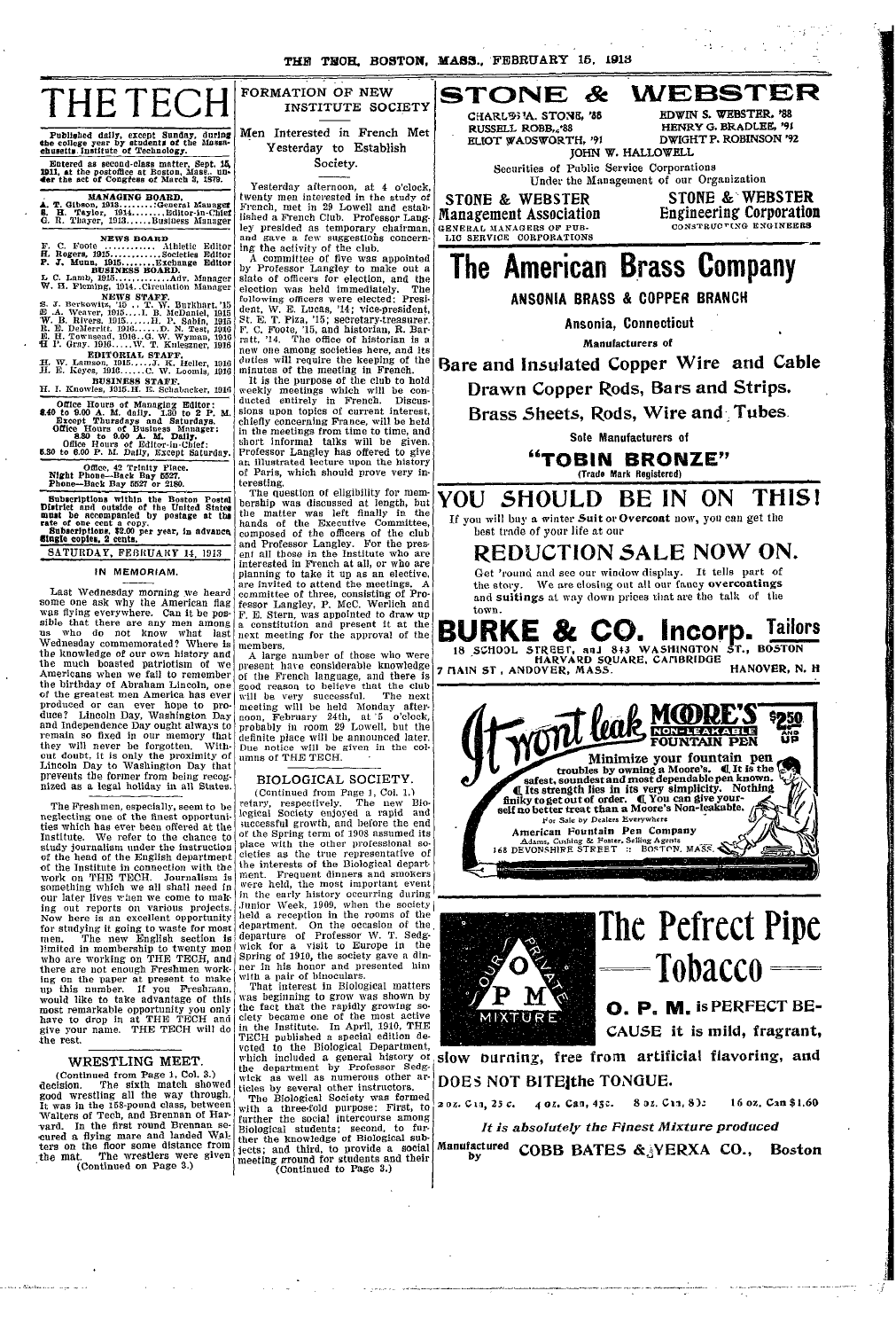### **ARCHITECTS HEAR REMARKABLE TALK**

W. H. Sayward Gives His Solu- Mentions Vital Problems of Mantion of the Labor Question of Today.

One of the most interesting and truly inspiring talks that has ever been heard by any professional society at the Institute was given last even-ing before the Architectural Engineering Society by Mr. William H. Say. ward, Secretary of the Master Build-ers' Association in Boston. The intent of the talk was the setting forth of a way out of the labor chaos which is besetting the American nation at the

present time. Mr. Sayward is a man eminently well fitted to discuss such a subject as this by reason of his extremely close contact with various labor conditions, both in actual contracting<br>business and in his relationship to the<br>comparatively new and highly success-<br>ful incorporated union which he has<br>founded in many trades here in Boston.

Owing to the fact that the idea seems to be so prevalent that there is no labor chaos to any appreciable extent, he cited the general thought of four speeches which were given !oefore the Economic Club of Boston at one of its recent meetings. Four men, an academician, a representative of Labor Unions, an employer, and a member of the I. W. W., who had been closely connected with the Lawrence strike, gave four absolutely different riews of the whole matter, and each was as certain as the others that his standpoint was the right one. This fact alone, Mr. Sayward stated, is suf-ficient proof that here is labor chaos. With this point firmly established

he explained that the people them-selves are the real employers and not -he contractors, for it is they who must ultimately pay for the various fluctuations in the cost of production<br>"esulting from labor difficulties, and<br>the contractors are merely the agents<br>through whom the people do business. This fallacy has gone hand in hand with another which is even stronger and more important in its results on<br>general conditions. It is, namely, that people are wholly ignorant of the fact<br>that the least of the labor troubles re-<br>sult from the demands for higher<br>wages or less working hours. To illustrate this point more clearly hei told of many cases with which he had been intimately connected where mere petty grounds between the leaders of different unions had been the whole ,cause of months of inactivity on large and expensive jobs where the con-tractor had done everything in his power to carry out every wish of his laborers.

Employers, he stated, have never denied the right of men to strike, but they do hold that the Unions have no right to keep them from manufacturing their products and conducting their business. Thus in trying to arrive at some solution of the problem<br>he endeavored to bring committees to-<br>gether composed of employers and<br>Union men which should arbitrate on<br>all matters concerning demands and<br>rights. This was found to work only<br>so long ers had sufficient men to fall back on i case of emergency, but as soon as they controlled the labor market every contract and guarantee was thrown to the winds and the employers were ruled with an iron hand, a fact which has meant the loss of great sums of money and vast amounts of time. Mr. Sayward thus came to the con-

clusion that Unions are unsound as they exist today, and very lop-sided, from the fact they are composed of only one set of men who have no means of knowing the employer's point of view. They cannot see the necessity of a harmonious whole in trade conditions where one group is so much dependent on every other, no (Continued on Page 4.)

#### \_ - \* ~~~~~~~~~~~~~~~~~~~~~~~~~~~~~~~~~~~~~~~~~~~~~~~~~~~~~ **MR. H. W. GIBSON TALKS** ON GENERAL SUBJECTS I

kind in Interesting Discussion.

Thursday, at 1.30 o'clock, in the Union, Mr. Gibson, State Secretary for Boys of the Y. M. C. A., gave the first T. C. A. talk of the second term. His<br>subject was not a definite one, but<br>he mentioned here and there different<br>elements and problems that come up<br> $\frac{1}{2}$  in a man's life. His talk was replete with amusing incidents that all car-<br>ried their morals and from time to<br>time he mentioned facts that came I

rime he mentioned facts that came<br>right home to the student conditions<br>here at Technology.<br>He first talked about helping the<br>other fellow, decried selfshness, and<br>stated that the man who made good<br>was, in general, the allsaid that going around with a grouch en would never get you anything, and that the man who was cheerful always got along the best.

He talked of wasted time and op-portunities, and said that if we were to follow the common motto, "Do it Now," for as short a time as three days, we would be able to notice a marked change in our daily life.

In closing he spoke of the value of<br>the body. The material of the body,<br>as material, is worth about seven dollars, and the value of life is determined by the fact that we have a soul. Most people take care of the "house we live in," that is, our body, but pay very little attention to our spiritual side. The triangle of the Y. M. C. A. stands for the mpind, body and soul. but the important thing to notice is that the triangle is equilateral, while in most cases the side representing the spirit is sadly negligible.

#### FRESHMAN BASKETBALL.

### Team Shows Marked Improvement Since First of Year.

The Freshman basketball team has had quite a successful season to date, and with the best part of its schedule ahead of it, is showing every evidence<br>of continued improvement and will<br>probably wind up the season with a<br>very creditable record. Yesterday<br>afternoon a hard scrimmage was held with a picked team from the upper classes, and the Freshmen outplayed their opponents in every department of the game, finally ending with twice as many points to their credit<br>as their opponents.

Captain Dewson, who plays center for the Freshmen, is a good man in his position, and there are few men<br>his equal among the schoolboy ranks.<br>He is a hard player and is always to<br>be found in the thick of the game.<br>Ziner and Meredith are playing a<br>great game in the forward positions. Both seem to have an eye for the I basket as well as the ability to play a good offensive game. Manager Lenalhan has one or two

games yet under consideration. It is practically decided that the team will play the Cunningham Gym five at Mil-ton on March 1. This team has made a record for itself this season and should give the Freshmen a hard game. The Freshmen will probably be playing their best about this time and a very interesting game should result.

A series of three games is being ar-<br>"anged with Sophomores to take place"<br>in the near future. These games will complete the schedule.

A fund has been raised by the friends of the university to establish at Harvard a chair of Etching and Engraving. This is the first course of ts kind to be established in any Amer-ican university.

Do you patronize our advertisers? ment.

### *CUSTOM SHIRTINGS*

We have received our Spring Importations of

*Scotch Madras Cloths*

For Men's Spring and Summer Shirts.

The assortment is complete and Wonderfully Varied.

*PRICES RANGE FROM \$3.50 UPWARDS.*

We Guarantee the Fit and Quality of Workmanship.

# **C.** *F.* **JHOVE** *<sup>Y</sup>* & *co.*

BIOLOGICAL SOCIETY. (Continued from Page 2, Col. 2.)

I

instructors. Members of Courses VII, XI and V (Option 3) are eligible to active membership, and those other courses interested in Biological matters may become associate members. The dues of the society is one dollar a year. The present officers are: E. MAl. Tolman, XI, '13, president; H. N. Calver, XI, '14, secretary-treasurer; S. Schneider, VII, '14, assistant secre- tary-treasurer. i .<br>C a<br>M i

During the past term some of the<br>speakers whom the society have enjoyed have been Dr. Rosenau, well known for his work on Milk Pasteurization; Dr. Floyd, who spoke on the new methods of treating tuberculosis, and Dr. Forbes, who gave a talk of a more general nature, "The Relation of Public Health to Problems of Evolution." For this term several addition-al interesting speakers have been se- cured, and a dinner has been planned for an early date l<br>Si

### COLLEGE NOTES.

More than 40 freshmen have registered in the course of journalism at the University of Illinois this year.

Mrs. Russell Sage has contributed \$50,000 to the Syracuse University, Syracuse, New York, for its Agricul-tural College, in memory of her father, Joseph Slocum.

The University of Pennsylvania athletic associations raised a fund of \$262,000 by subscription for the construction of a gymnasium and issued bonds for the same purpose for an equal amount.

The Class of 1909 of the University of Texas began a movement to establish a \$4,000 fund for girls' scholar-ships in the University. Through the D. A. R. the plan seems about to be realized and will be quite an achieve-

### WRESTLING MEET. (Continued from Page 2, Col. 1.)

I

time out to get their wind, and then went at it again. All through the bout Walters was more aggressive than his opponent and won the bout on decision.

The seventh bout was between Cap-<br>of Harvard. The battle was hard<br>fought and went the time limit. Treat won on decision. The last bout was in the heavy-weight class, between Crowell of Tech, and Stambaugh of Harvard. Stambaugh won by a crotch bold and arm lock in 1 minute and 15 seconds. The referee was Dr. W. F. Provan of the B. Y. M. C. U. The timers were Wilson of Tech, and Withington of Harvard.

Summary:

115-pound class-Sayer, Tech, vs. Mora, Harvard, won by Sayer. Time,

2 minutes 55 seconds. 125-pound class-Means, Tech, vs. Goodfriend, Harvard, won by Good-

friend on decision. 135-pound class-Kelly, Tech, vs. Moulton, Harvard, won by Kelly.

Time, 4 minutes 2 seconds. 145-pound class-Blodgett, Tech, vs. Swigert, Harvard, won by Swigert on decision.

145-pound class-Alexander, Tech, vs. Griffith,s Harvard, won by Griffiths

on decision. 158-pound class-Walters, Tech, vs. Brennan, Harvard, won by Walters on

decision.<br>\_\_158-pound class—Captain \_\_ Treat Tech, vs. Captain Tyler, Harvard, won by Treat on decision.

Heavy-weight class-Crowell, Tech, vs. Stambaugh, Harvard, won by Stam-baugh. Time, 1 minute 15 seconds.

Referee-Dr. Provan, B. Y. M. C. U. Timers-Wilson, Tech, and Withing-

ton, Harvard. Attendance-300

When in need of anything, no mat-<br>ter whatever it is, be sure and patronize our advertisers